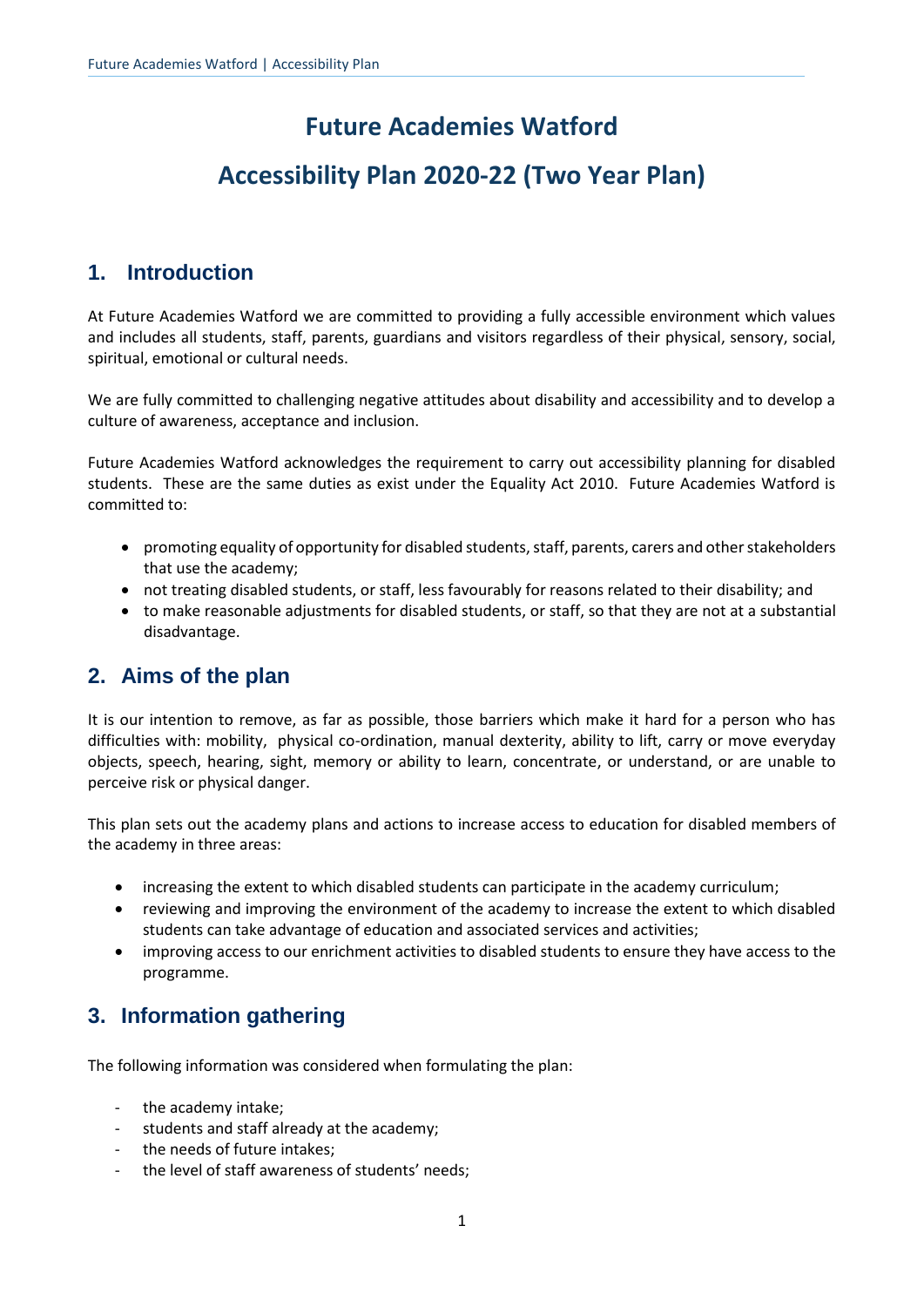- the presence and needs of staff and students with disabilities and their participation in the life of the academy;
- the physical environment;
- the curriculum;
- the ways we communicate information to students, parents and guardians;
- progress of students with disabilities.
- The assessment of the academy is that there is good access to the curriculum.
- The academy was built in 2012 and is DA (Disability Discrimination Act) compliant. The physical site covers a large area, despite this, access is assessed as good. There is wheelchair access to the majority of the academy site and changing and toilet facilities.
- Each disabled student at the academy has a personalised plan; the academy has many individual positive case studies.
- This plan will take into account future physical developments to the academy site and curriculum planning will take accessibility into account.
- It is the responsibility of the whole academy community to implement the plan in a manner that promotes an inclusive ethos.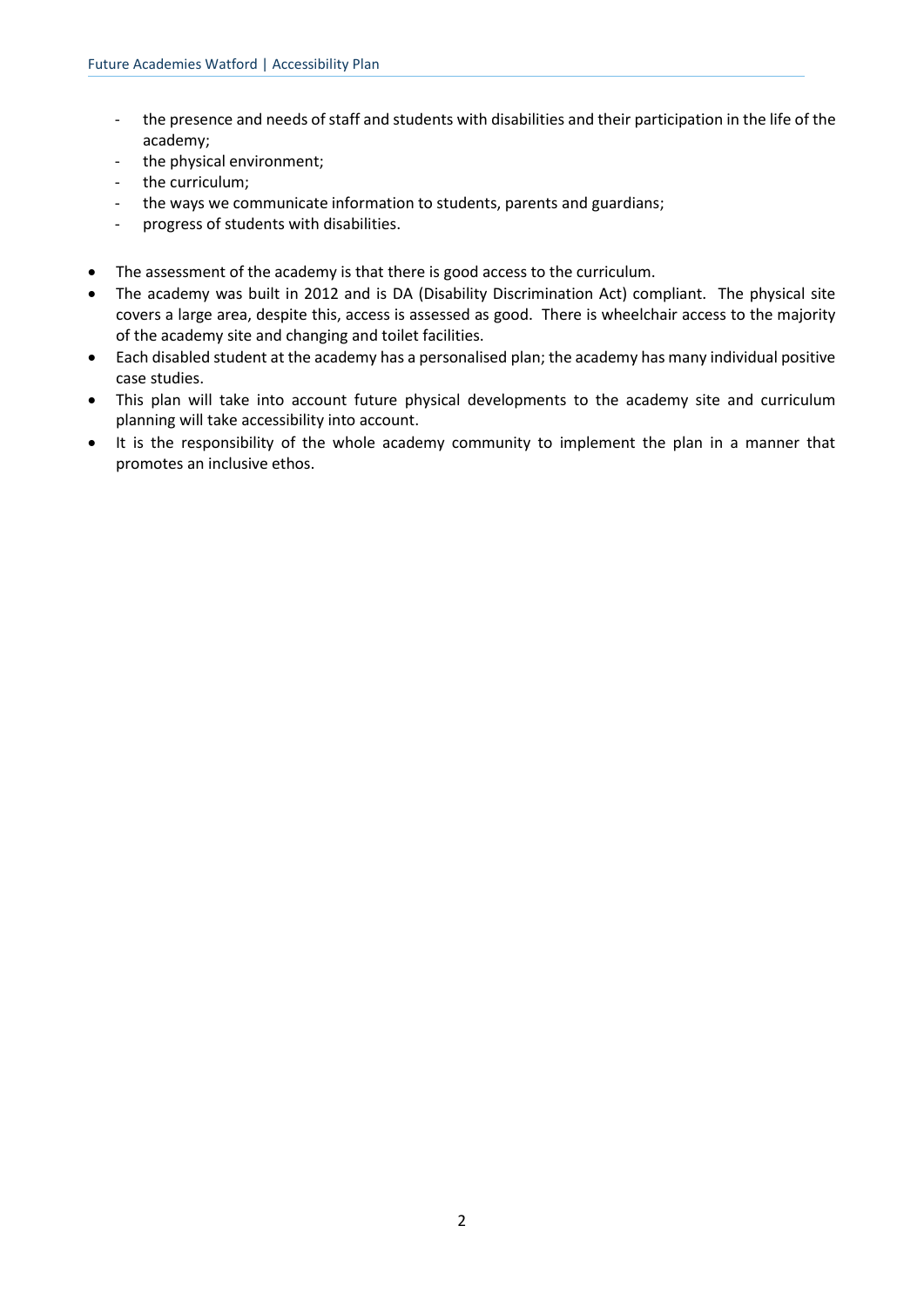# **Equality Objectives 2020 - 2022**

| Obj                               | <b>Objectives</b>                                                                                            | Lead                                       | <b>Strategy/Action</b>                                                                                                                                                                                   | <b>Timescale</b>                          | <b>Success Criteria</b>                                                                                                                                               |  |  |  |
|-----------------------------------|--------------------------------------------------------------------------------------------------------------|--------------------------------------------|----------------------------------------------------------------------------------------------------------------------------------------------------------------------------------------------------------|-------------------------------------------|-----------------------------------------------------------------------------------------------------------------------------------------------------------------------|--|--|--|
| person<br><b>Academy Students</b> |                                                                                                              |                                            |                                                                                                                                                                                                          |                                           |                                                                                                                                                                       |  |  |  |
| $\mathbf{1}$                      | To ensure that all students understand<br>and are considerate of disabled groups.                            | <b>PSHCE</b><br>Lead                       | Form time/assemblies and PSCHE<br>curriculum.                                                                                                                                                            | Throughout 2021-22                        | Students' awareness<br>evidenced across<br>academy.                                                                                                                   |  |  |  |
| $\overline{2}$                    | Improve the application of<br>differentiation in all classes.                                                | SENDCo                                     | Regular and effective CPD<br>delivered by the SENDCO.<br>Strategies used by all staff.                                                                                                                   | Ongoing<br>2020-22<br>3 sessions per year | Strategies consistently<br>used across the<br>curriculum as reviewed<br>by SENDCo ongoing<br>learning walks.                                                          |  |  |  |
| $\overline{3}$                    | Understand and respond to specific<br>needs of students.                                                     | SENDCo &<br>Medical<br>Officer             | Provide training for staff regarding<br>needs of individuals and groups of<br>students.<br>Strategies provided within SIMS,<br>on PLPs and MINTCLASS for<br>individual.<br>Strategies used by all staff. | Ongoing<br>2020-2022                      | All students' needs<br>identified and strategies<br>consistently used across<br>the curriculum. Strategies<br>assessed by SENDCo<br>during ongoing learning<br>walks. |  |  |  |
| 4                                 | Ensure examination access<br>arrangements allow fair access to all<br>students                               | SENDCo                                     | Considered planning of access<br>arrangements for all examinations,<br>including required training for staff.                                                                                            | On going<br>2020-2022                     | Fair and equitable access<br>in line with exam board<br>guidance.                                                                                                     |  |  |  |
| 5                                 | Provide considered timetabling accounts<br>for need and ensures fair and equitable<br>access and opportunity | SENDCO                                     | Liaison between SENDCo and pastoral<br>teams with timetable to ensure access<br>to all subjects                                                                                                          | On going<br>2020-2022                     | Fair and equitable access<br>to all subjects and<br>specific resources.                                                                                               |  |  |  |
| 6                                 | Ensure considered support for trips and<br>visits provides fair and equitable access<br>and opportunity      | Enrichment<br>Lead<br>& Medical<br>Officer | For every trip the needs of the<br>identified students will be reviewed and<br>action taken to ensure all students can<br>access event.                                                                  | On going<br>2020-2022                     | Fair and equitable access<br>to trips and visits as<br>detailed in the academy's<br>trips and visits policy.                                                          |  |  |  |
| $\overline{7}$                    | Support students with additional needs<br>to have access to information and                                  | SENDCo                                     | Provision of after-hours support and<br>learning clubs through Learning                                                                                                                                  | Ongoing<br>2020-2022                      | Attendance to support<br>clubs tracked by Learning<br>Support.                                                                                                        |  |  |  |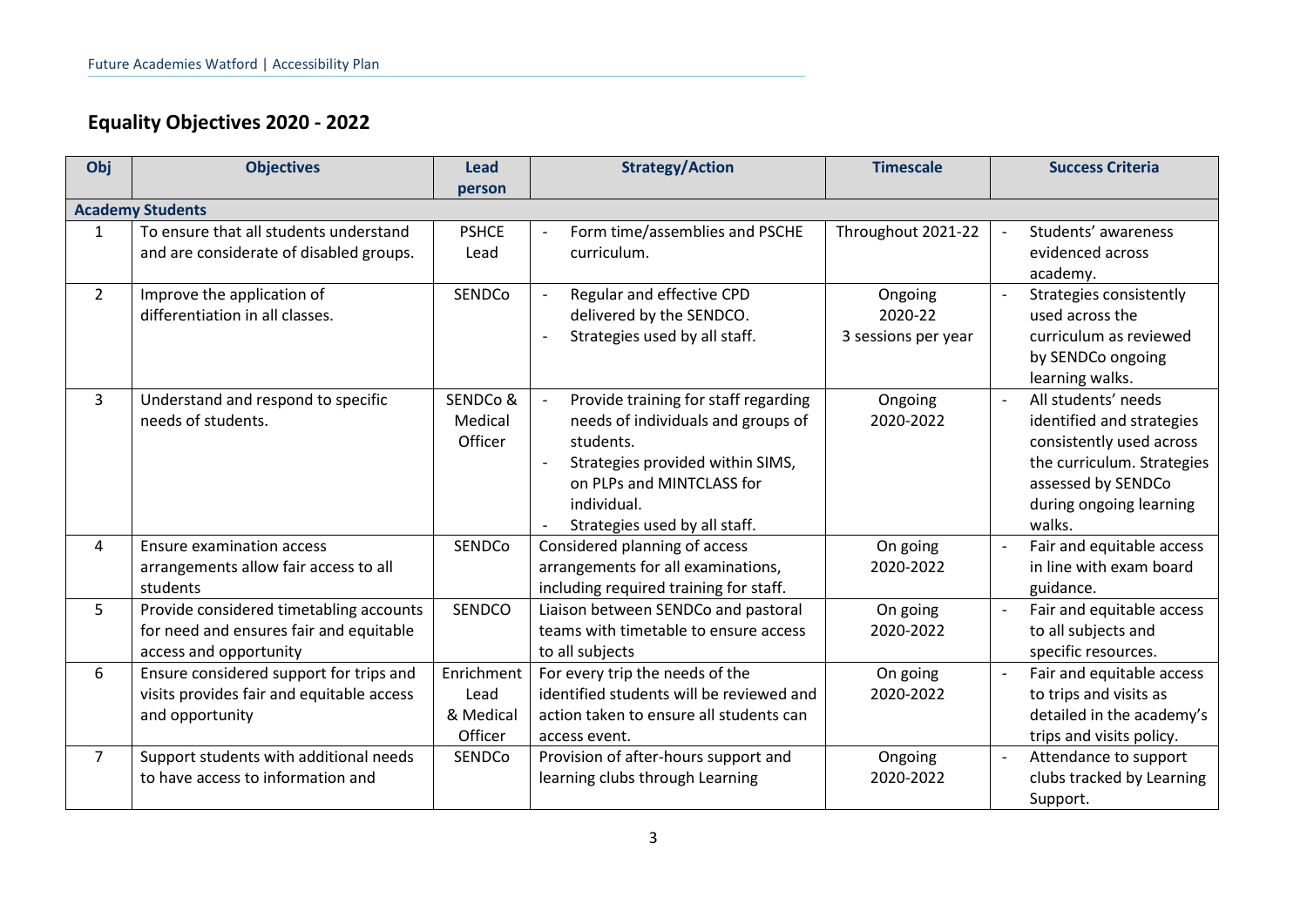|                                      | resources for learning out of academy                                                                                                          |                                | Support Programme. Identified                                                                                                                                                                                                                     |                                                      |  |                                                                                    |  |  |  |
|--------------------------------------|------------------------------------------------------------------------------------------------------------------------------------------------|--------------------------------|---------------------------------------------------------------------------------------------------------------------------------------------------------------------------------------------------------------------------------------------------|------------------------------------------------------|--|------------------------------------------------------------------------------------|--|--|--|
|                                      | time                                                                                                                                           |                                | students targeted for support.                                                                                                                                                                                                                    |                                                      |  |                                                                                    |  |  |  |
| <b>The Academy Site</b>              |                                                                                                                                                |                                |                                                                                                                                                                                                                                                   |                                                      |  |                                                                                    |  |  |  |
| 8                                    | Regular audits of the academy site to<br>identify concerns (H & S)                                                                             | Site Team                      | Audit for trip hazards, adequate<br>lighting, lifts etc. carried out every week<br>and issues resolved immediately if<br>identified.<br>Lift concerns and issues to be resolved<br>in the quickest time possible to ensure<br>continued access.   | Ongoing<br>2020-2022                                 |  | Site clear and well<br>maintained - weekly site<br>walk report.                    |  |  |  |
| 9                                    | Ensure lighting is adequate across the<br>site                                                                                                 | Site Team                      | Continued improvements in lighting<br>across the site, internal and external.<br>Ongoing programme of replacing lights.                                                                                                                           | Light replacement to<br>be completed by<br>Sept 2022 |  | Improving access to all<br>academy areas.                                          |  |  |  |
| <b>Academy parents and guardians</b> |                                                                                                                                                |                                |                                                                                                                                                                                                                                                   |                                                      |  |                                                                                    |  |  |  |
| 10                                   | Ensure parents and guardians have full<br>access to information regarding<br>strategies and developments affecting<br>their children with SEND | SENDCo &<br>Medical<br>Officer | Develop the use of student profiles,<br>ensuring parents and students have<br>opportunities to contribute and<br>evaluate                                                                                                                         | Ongoing<br>2020-2022                                 |  | Student profiles in use at<br><b>FAW</b>                                           |  |  |  |
| 11                                   | Ensure parents and guardians with<br>additional needs at academy events,<br>such as parent evenings, are supported                             | Head of<br>Year                | Each year review the list of parents and<br>guardians that require support and<br>ensure this is in place for every parent<br>event as required.<br>Ensure support is available as need<br>arises, e.g. interpreter/sign language,<br>access etc. | Ongoing<br>2020-2022                                 |  | Parent support in place<br>Parent feedback used to<br>make further<br>improvements |  |  |  |